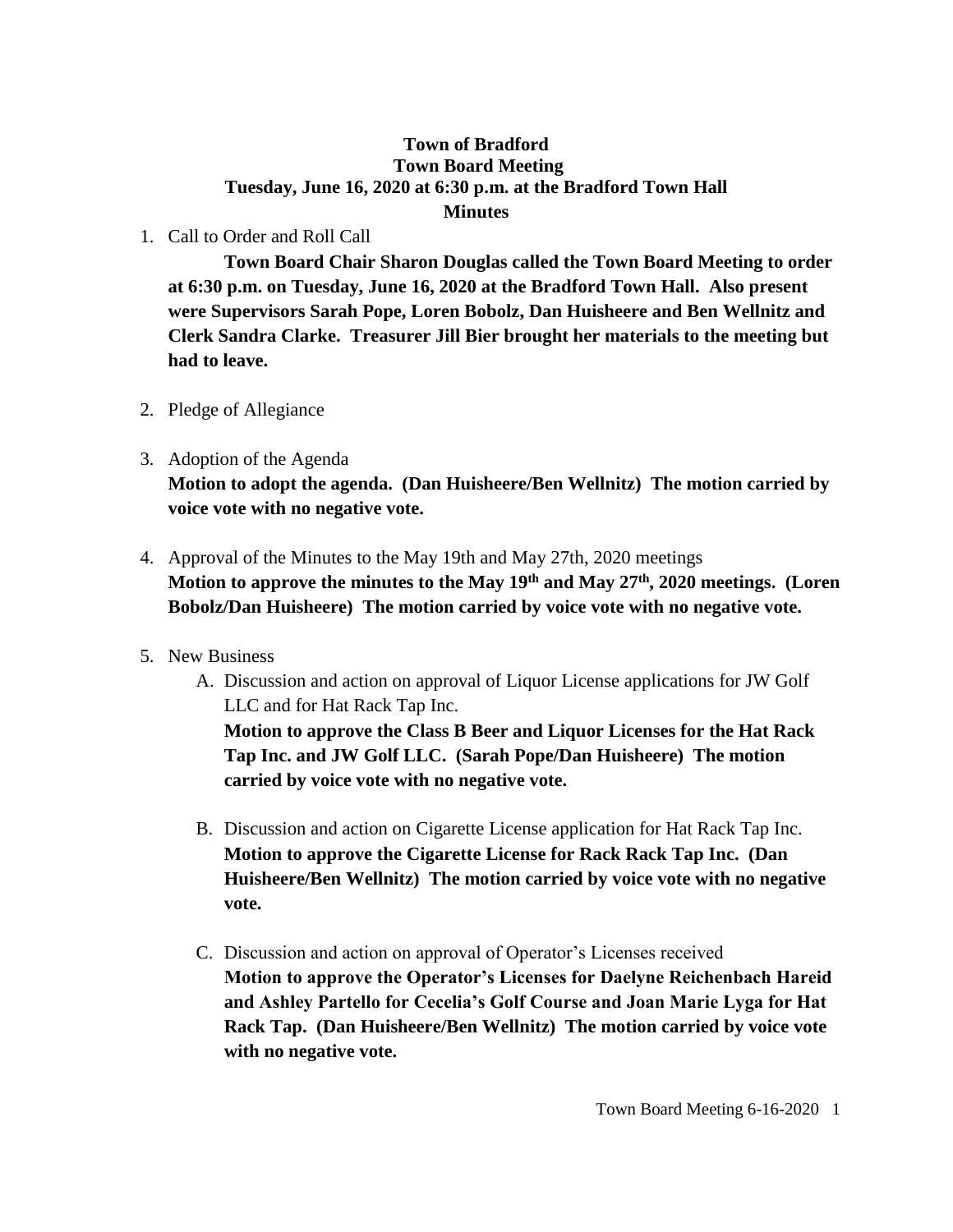D.Discussion and action on report by Fire District Representative

**Loren Bobolz reported that they were down on runs. They assisted the Belvidere Fire Department with two tankers at the fire in Belvidere. The engine loan principal has been reduced to \$215,000. Sharon Douglas reported that the Creek Road RR Bridge Project starting date has been delayed to July 6th but the EMS and Fire Department will be able to get through.**

E. Discussion and action on Zoning Officer Report

**MZIS issued a zoning and building permit to Michael Gorham for an accessory building at 11904 E. Creek Road, a zoning, razing and building permit to Art Fish to tear down an old garage and build a new one at 3010 Market Street and a building permit to William and Sandra Clarke for a deck at 11501 E. US Highway 14.**

F. Discussion and action on Supervisors' evaluation of their sections of roads

**Dan Huisheere mowed Creek Road up to the railroad bridge. Loren Bobolz reported that the hole in front of Hennings on Larsen Road is getting big. Bryce Nass took down the trees on Creek Road on the north side of the road east of Carvers Rock Road.** 

G. Discussion and action on roadwork, including but not limited to tree trimming, culvert repair and replacement, crack filling, ditching, shouldering, maintenance including replacement of signs and posts, paver repair, pot hole filling, Creek Road Bridge State/Municipal Agreement and Emerald Grove Bridge Projects, Multimodal Local Supplement Project

**Battermans will be getting out to do the plan for the Creek Road MLS project. The paver repair areas are saw cut.**

- H. Discussion and action on Town Hall Repair Committee Report **Wayne Douglas and Jill Bier fixed the hole in the ceiling.**
- I. Discussion and action on approval of Driveway Permit Applications **No applications were received.**
- J. Discussion and action on Utility Permit Applications **No applications were received.**
- 6. Citizen Participation **None.**